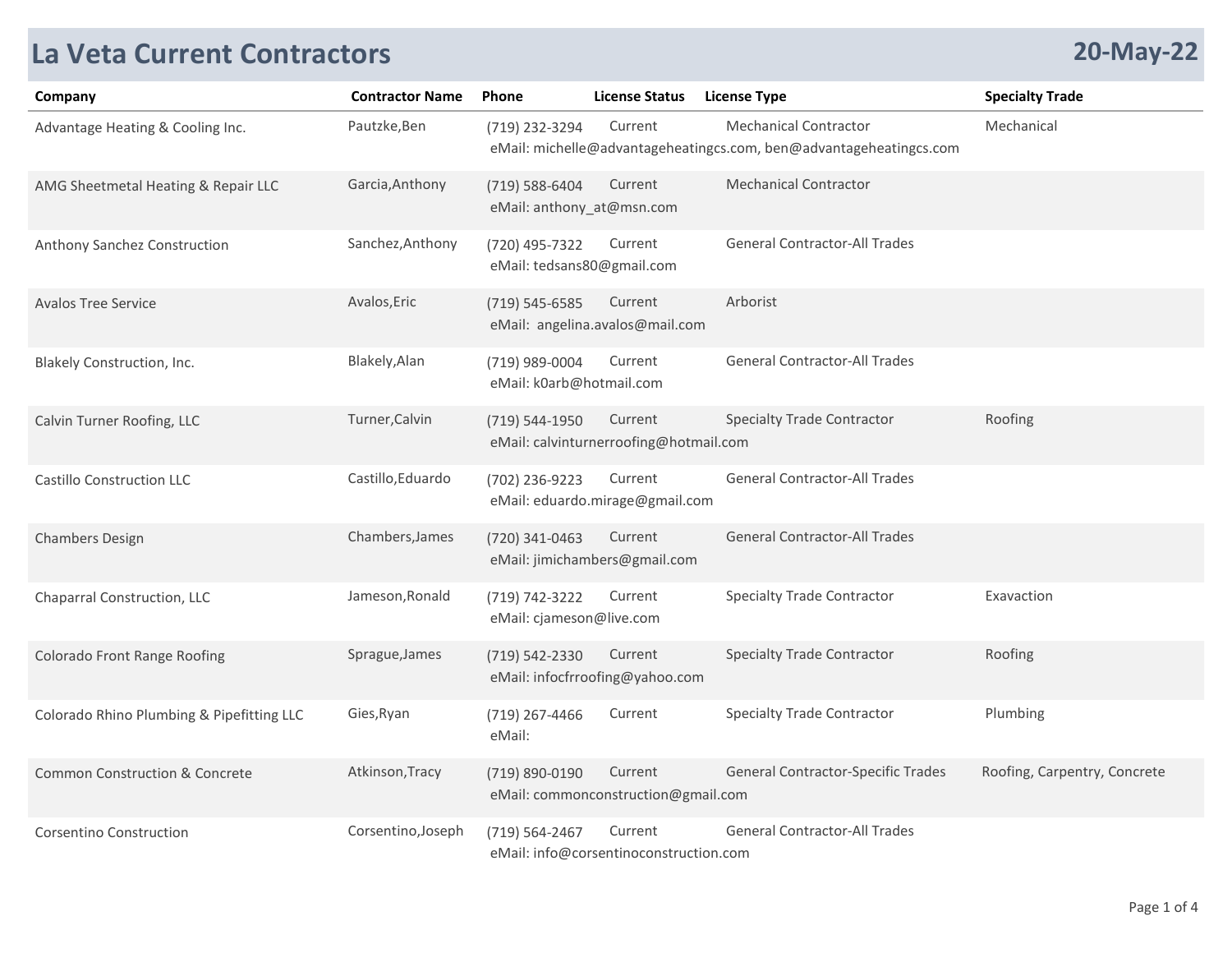| Company                           | <b>Contractor Name</b> | Phone                                       | <b>License Status</b>                                 | <b>License Type</b>                  | <b>Specialty Trade</b>       |
|-----------------------------------|------------------------|---------------------------------------------|-------------------------------------------------------|--------------------------------------|------------------------------|
| Donald F. Kindler                 | Kindler, Donald        | (505) 604-7134<br>eMail:                    | Current                                               | <b>Specialty Trade Contractor</b>    | Excavation, Fencing          |
| Double T Construction             | Musgrave, Troy         | (719) 989-1423                              | Current<br>eMail: doubletconstruction1234@gmail.com   | <b>General Contractor-All Trades</b> |                              |
| Drury Brothers Roofing Inc.       | Drury, Dwight          | (719) 543-0600<br>eMail: dawn@drurybros.com | Current                                               | <b>Specialty Trade Contractor</b>    | Roofing/Siding               |
| G.E. Johnson                      | Schlick, Ben           | (719) 219-5974                              | Current<br>eMail: GC_Licensing@gejohnson.com          | <b>General Contractor-All Trades</b> |                              |
| Gonzales Concrete Inc.            | Gonzales, Gary         | (719) 564-0726                              | Current<br>eMail: jgonzales@gonzalesconcrete.com      | <b>Specialty Trade Contractor</b>    | Concrete                     |
| H & H Forestry Services           | Huff, Tyler            | (719) 250-1108                              | Current<br>eMail: handhforestry@outlook.com           | <b>Specialty Trade Contractor</b>    | Fencing, Concrete, Dirt Work |
| H. W. Houston Construction LLC    | Robb, Scott            | (719) 544-2791                              | Current<br>eMail: frontdesk@hwhouston.com             | <b>General Contractor-All Trades</b> |                              |
| <b>Heath Andreatta Excavation</b> | Andreatta, Heath       | (719) 250-7677<br>eMail: andreatta4@msn.com | Current                                               | <b>Specialty Trade Contractor</b>    | Excavation                   |
| Home Depot USA Inc                | Hatch, Ron             | (770) 443-8211                              | Current<br>eMail: thd_licensemanagement@homedepot.com | <b>General Contractor-All Trades</b> |                              |
| J & O Roofing LLC                 | Duenez, Oscar          | (719) 582-0683                              | Current<br>eMail: juanita.sierra6@gmail.com           | <b>Specialty Trade Contractor</b>    | Roofing                      |
| James and Sons Plumbing LLC       | Hulbert, James         | (719) 778-0825                              | Current<br>eMail: jhulbert523@gmail.com               | <b>Specialty Trade Contractor</b>    | Plumbing                     |
| JKL Associates, Inc.              | Husser, Alan           | (406) 248-6867                              | Current<br>eMail: kcorder@jklassociatesinc.com        | <b>Specialty Trade Contractor</b>    | <b>Utility Construction</b>  |
| JR Roof Maintenance LLC           | Martinez, Rick         | (719) 227-0167                              | Current<br>eMail: jroofmaintenance@aol.com            | <b>Specialty Trade Contractor</b>    | Roofing                      |
| <b>K2 Tree Services</b>           | Kern, Jacob            | (719) 248-4252                              | Current<br>eMail: k2treeservices.llc@gmail.com        | Arborist                             |                              |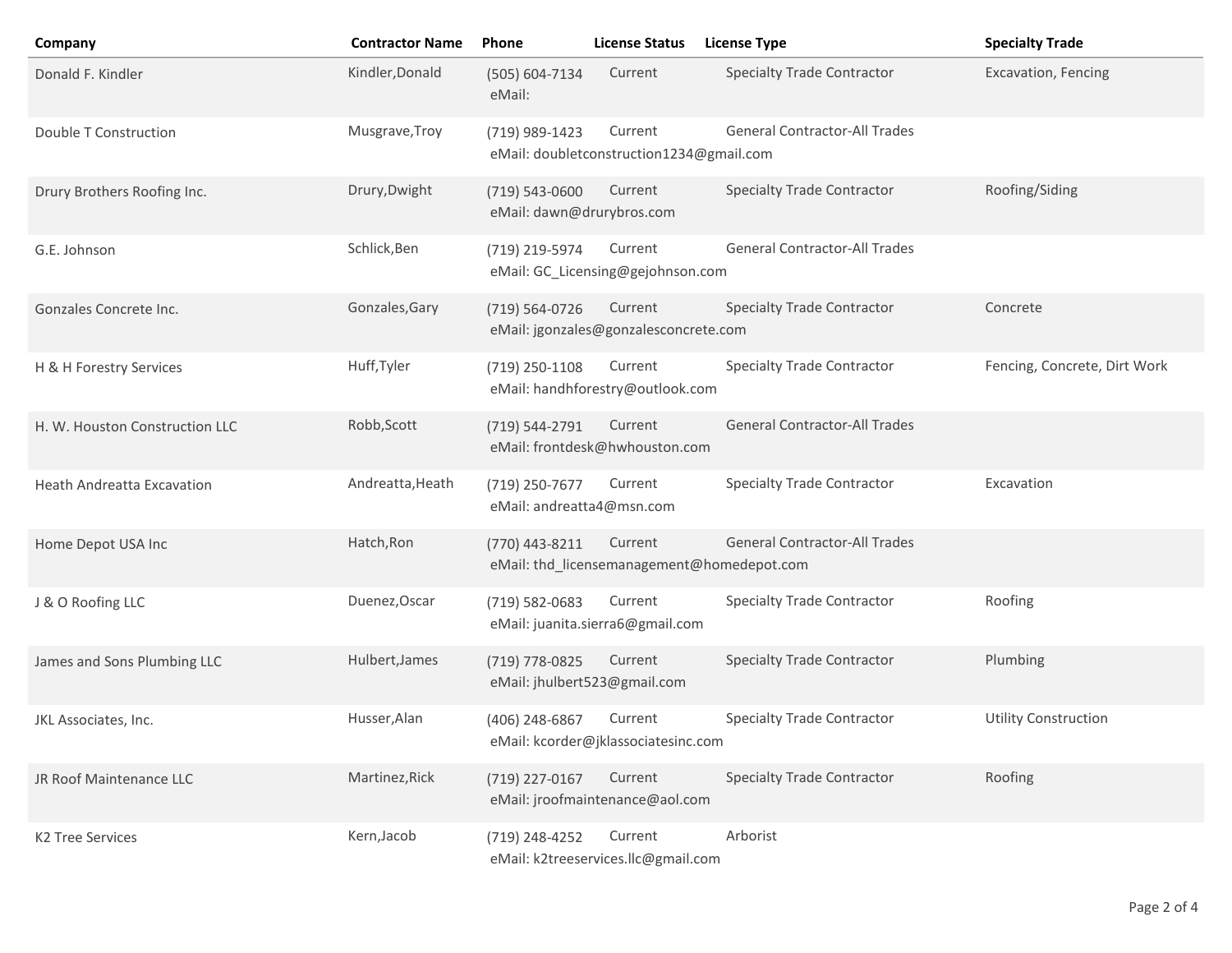| Company                                 | <b>Contractor Name</b> | Phone                                         | <b>License Status</b>                       | <b>License Type</b>                                                                     | <b>Specialty Trade</b> |
|-----------------------------------------|------------------------|-----------------------------------------------|---------------------------------------------|-----------------------------------------------------------------------------------------|------------------------|
| <b>KTK General Contracting Limited</b>  | Koppenhafer, John      | $(303)$ 355-0013<br>eMail: mattk@ktkgcltd.com | Current                                     | <b>General Contractor-All Trades</b>                                                    |                        |
| <b>LDB Construction LLC</b>             | Bolin, Lonnie          | (719) 989-1327<br>eMail: I_pbolin@yahoo.com   | Current                                     | <b>Specialty Trade Contractor</b>                                                       | <b>Excavation Only</b> |
| M&M Fire Protection Inc                 | Larsen, Mike           | (719) 250-6272                                | Current<br>eMail: mike.mmfire@gmail.com     | <b>Specialty Trade Contractor</b>                                                       | Fire Protection        |
| Marty's Maintenance                     | Husmann, Martin        | (719) 480-3375                                | Current<br>eMail: marty_husmann@yahoo.com   | General Contractor-Specific Trades                                                      | Plumbing               |
| Montano Concrete Corp                   | Montano, Dan           | (719) 545-8563                                | Current<br>eMail: tammy@montanoconcrete.com | <b>Specialty Trade Contractor</b>                                                       | Concrete               |
| Morningstar Refrigeration and Appliance | Morningstar, Samue     | (719) 680-9687<br>eMail: fixitsammo@gmail.com | Current                                     | <b>Specialty Trade Contractor</b>                                                       | <b>HVAC</b>            |
| Morton Buildings, Inc.                  | Cain, Sean             | (309) 263-7474                                | Current                                     | <b>General Contractor-All Trades</b><br>eMail: mbicontractorlicense@mortonbuildings.com |                        |
| <b>New Creations Construction</b>       | Kelly, Matthew         | (719) 285-3177                                | Current<br>eMail: new_creations@mail.com    | General Contractor-Specific Trades                                                      | Residental             |
| New Image Drywall, LLC                  | Genova, Jeffry         | (719) 583-0155                                | Current<br>eMail: jeff@newimagedrywall.com  | <b>General Contractor-All Trades</b>                                                    |                        |
| Paul Morgan Excavating, Inc.            | Morgan, Paul           | (719) 742-3155                                | Current<br>eMail: paul756@centurytel.net    | <b>Specialty Trade Contractor</b>                                                       | Excavation             |
| Pauley Construction, LLC                | Hernandez, Jr, Danie   | (623) 869-1111<br>eMail: mneely@pauleyc.com   | Current                                     | <b>Specialty Trade Contractor</b>                                                       | Excavation             |
| Photon Brothers                         | Raichart, Matthew      | (719) 766-8261                                | Current<br>eMail: erika@photonbrothers.com  | <b>General Contractor-All Trades</b>                                                    |                        |
| R. Martin Builders LLC                  | Martin, Robert         | (719) 890-0028<br>eMail: rmartin4423@aol.com  | Current                                     | <b>General Contractor-All Trades</b>                                                    |                        |
| RAI                                     | Ingoldby, Robert       | (719) 859-3799<br>eMail: etingold@gmail.com   | Current                                     | <b>Specialty Trade Contractor</b>                                                       | Excavation, Demo       |